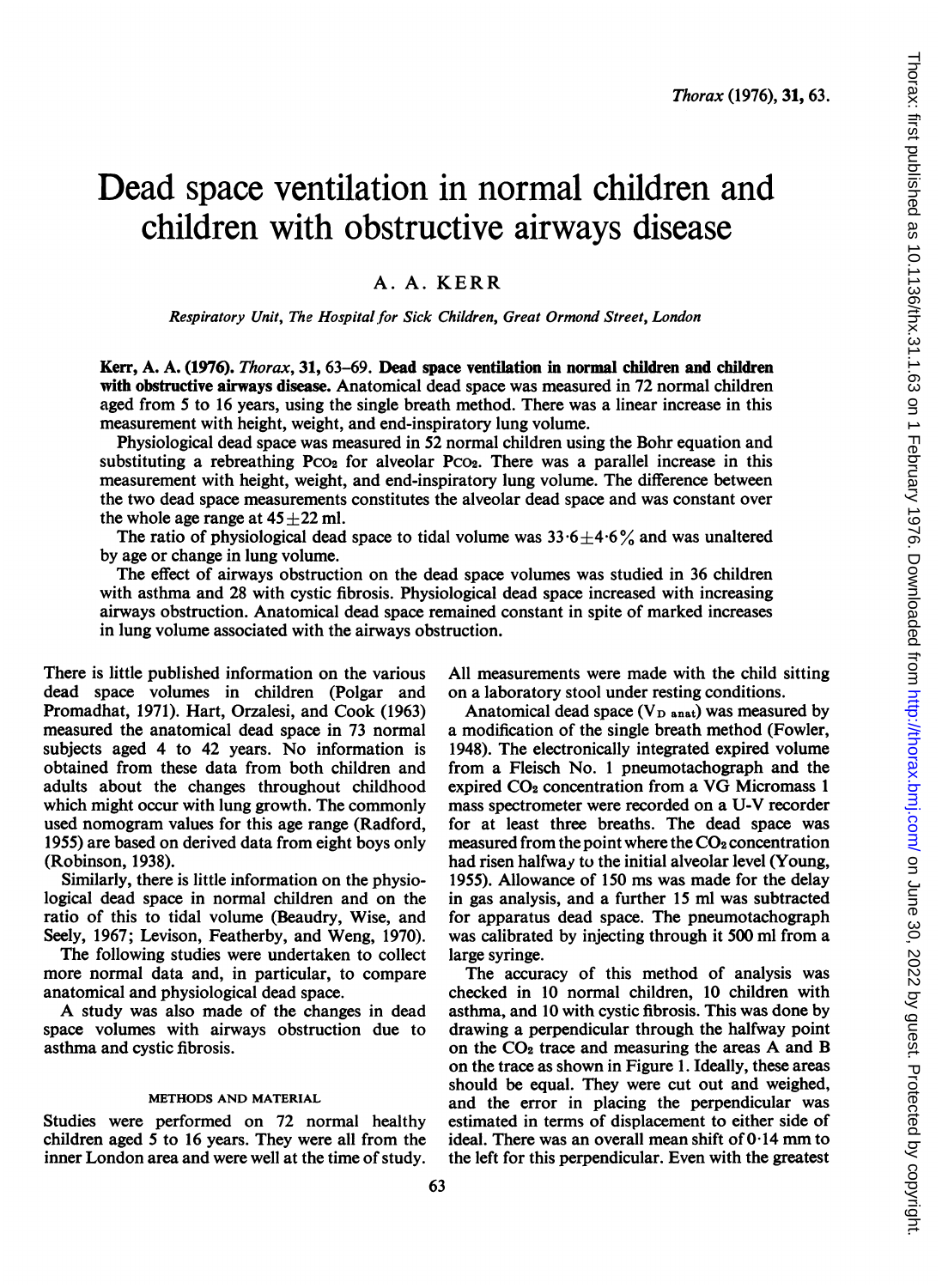

FIG. 1. Tidal volume trace ( $V_T$ , above) and expired  $CO_2$ trace (below) showing the method used to measure anatomical dead space ( $V_{D\ anat}$ ). Ideally, the triangular areas A and B should be equal. In this study the perpendicular between the two areas was drawn so that it crossed the  $CO<sub>2</sub>$  trace halfway between  $0\%$  CO<sub>2</sub> and the initial alveolar CO<sub>2</sub> concentration. Using this method there was no sig difference in the areas.  $D$  is the delay due to the sampling time of the  $CO<sub>2</sub>$  analyser.

displacement, however, there was no measurable underestimation of the volume of  $V_D$  anat. The method was further checked by injecting a  $CO<sub>2</sub>$ mixture through an added dead space and comparing the recorded  $V_D$  of this with the actual added volume measured by filling it with water. There was a  $1\%$ overestimate for an added dead space of 95 ml and a 9% overestimate for a 64 ml dead space. The mean coefficient of variation for  $V_{\text{D} \text{ant}}$  measurement in 12 children who had five or more breaths analysed was  $10 \cdot 1$ %.

The physiological dead space  $(V_{D}$   $_{phys})$  was measured using the Bohr equation (Comroe *et al.*, 1962). An accurately timed mixed expired gas collection was made over at least 3 minute s. The volume was measured by the pneumotachograph. This was calibrated immediately after the collection by taking a second collection through it into a wet spirometer (C. F. Palmer Ltd, London), the volume of which was measured and corrected to BTPS. The  $CO<sub>2</sub>$  and  $O<sub>2</sub>$  content of the final mixed expired gas collection was measured with the mass spectrometer. The end-tidal  $P_{CO_2}$  was recorded during the collection, and if this varied by more than  $5\%$ , the collection was discarded. Alveolar Pco<sub>2</sub> was measured indirectly

by a rebreathing method using mixtures of  $CO<sub>2</sub>$  in air (Collier, 1956). Tracings were accepted only if a true CO<sub>2</sub> equilibration plateau was obtained between $\frac{2}{\omega}$ 10 and 20 seconds from the start of rebreathing. Duplicate estimates were made, and from these the mixed venous  $PCO<sub>2</sub>$  was obtained; 6 mmHg was $\ddot{\phi}$ subtracted to give the arterial Pco<sub>2</sub>, which was assumed to equal alveolar Pco<sub>2</sub>. The mean arterial-Pco<sub>2</sub> measured by this method in 52 normal children $\overline{\omega}$ was 39.3 mmHg with a standard deviation of  $\leq$ 3.1 mmHg. The coefficient of variation for  $V_{\text{D} \text{phys}}$  $\cos$  measurement was 6.0% in one adult tested four times.

 $\overline{z}$  different collection for the measurement  $\overline{z}$ of  $V_D$  phys, minute ventilation ( $\dot{V}_E$ ), tidal volume $\Omega$  $(V_T)$ , and breathing frequency (f) were recorded. From these, alveolar minute ventilation  $(\dot{V}_A = \dot{V}_E - \pi)$  $\dot{V}_{\text{D} \text{ anat}}$ ) and alveolar dead space (V<sub>DA</sub>=V<sub>D</sub> <sub>phys</sub>-V<sub>D</sub> <sub>anat</sub>) were calculated.  $V_{\text{D anat}}$ ) were calculated.

<sup>2</sup> Thoracic gas volume (TGV) was measured by the plethysmographic method of Dubois et al. (1956) $\frac{1}{60}$ End-inspiratory lung volume (EILV) was taken assumed the sum of TGV and  $V_T$ .  $\frac{du}{dt}$  the sum of TGV and  $V_T$ .

#### veen the RESULTS

<sup>2</sup> *Irace* Anatomical dead space (V<sub>D anat</sub>) measurements were obtained in 72 normal children and the results are $\beta$ illustrated in Figure 2.

There were 52 children in whom a satisfactory steady-state gas collection with constant end-tidal-Pco<sub>2</sub> was obtained. Data from these children only<br>were included in results of V<sub>D</sub> <sub>phys</sub> and ventilation. t. The were included in results of  $V_{\text{D} \text{phys}}$  and ventilation-



FIG. 2. Anatomical dead space ( $V_D$  anat) plotted agains  $\mathbb{R}$ height for 72 healthy children. The regression line and 2 standard deviations from the regression are shown.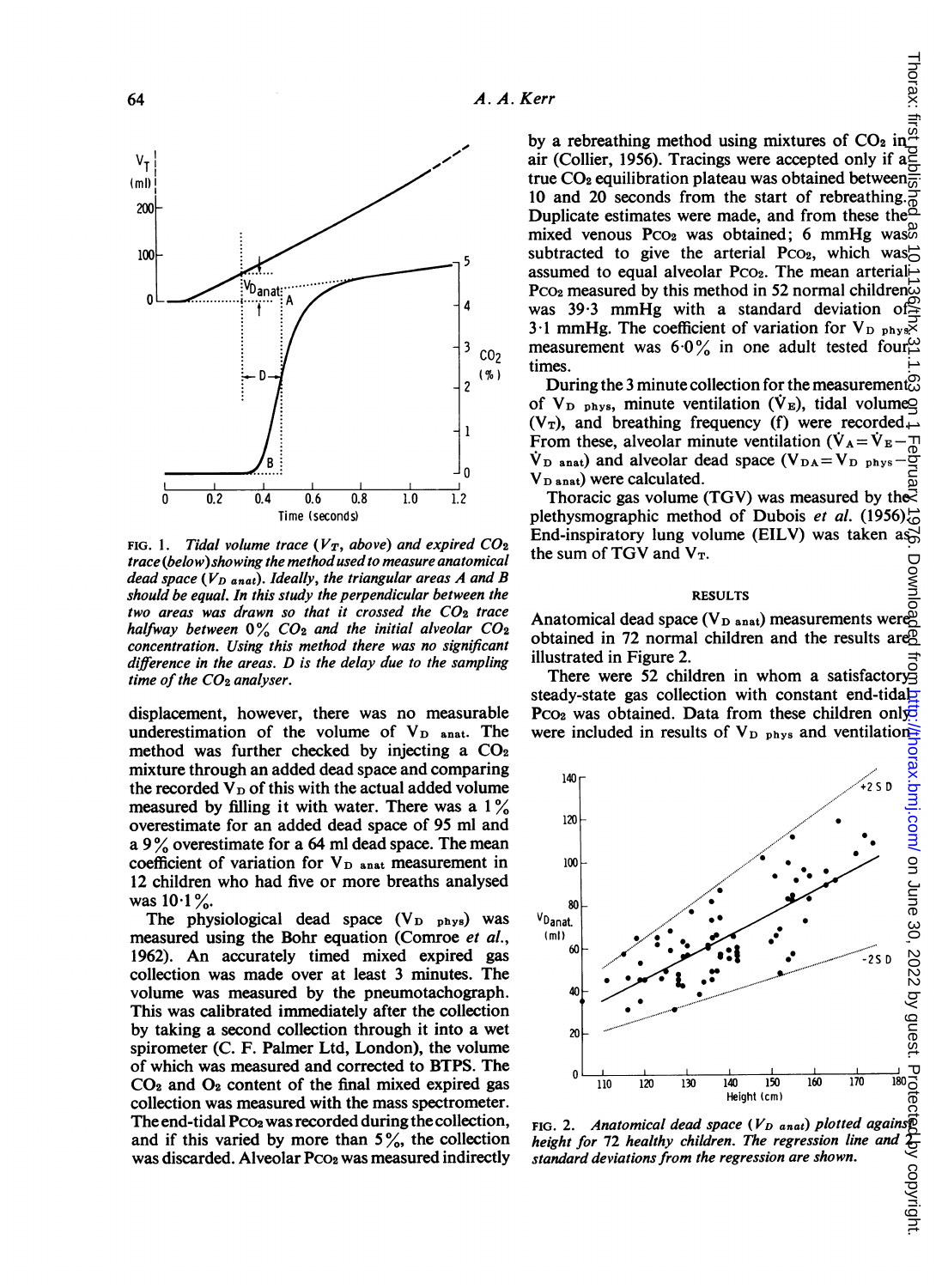measurements. The results of  $V_{D,phys}$  measurement in this group of children are shown in Figure 3.

EILV is the most appropriate lung volume to which to relate  $V_D$ , as it represents the actual lung volume from which  $V_D$  is measured. The regression equations and correlation coefficients for all these data are given in Table I.

There was no significant difference in the slopes of the regression lines for  $V_{\text{D} \text{ anat}}$  and  $V_{\text{D} \text{ phys}}$  (P  $>$  0.05), and the mean difference between them was  $44.5$  ml.

Table II shows the mean values for f, Paco R,  $V_D$  anat/ $V_T$ ,  $V_D$  phys/ $V_T$ ,  $V_D$  and  $V_D$ <sub>A</sub>/ $V_A$ . None of these varied significantly with age.

Tidal volume  $(V_T)$  showed a linear relationship to height:

 $V_T(ml) = 4.19 \times$  Height (cm)  $-206.6$  (r = 0.596)



FIG. 3. Physiological dead space  $(V_{D\;phys})$  plotted against height for 52 healthy children. The regression line and 2 standard deviations from the regression are shown.

| TABLEI                                                                                                                                  |  |  |  |  |  |  |  |  |  |
|-----------------------------------------------------------------------------------------------------------------------------------------|--|--|--|--|--|--|--|--|--|
| RELATIONSHIPS BETWEEN RESPIRATORY DEAD SPACE<br>VOLUMES AND HEIGHT. WEIGHT. AGE. AND END-<br>INSPIRATORY LUNG VOLUME IN NORMAL CHILDREN |  |  |  |  |  |  |  |  |  |

| <b>Regression Equation</b>                                    | r         | Co-efficient<br>of Variation<br>of Regression |
|---------------------------------------------------------------|-----------|-----------------------------------------------|
| VD anat (ml) = $1.018 \times$ Height '(cm) - 76.2             | 0.774     | 20.4%                                         |
| VD anat $(m1) = 3.716 \times Age$ (years) + 27.0              | 0.552     | 26.7%                                         |
| VD anat (ml) = $1.374 \times$ Weight (kg) + 16.5              | 0.755     | 21.3%                                         |
| VD anat (ml) = $0.028 \times$ EILV (ml) + 7.3                 | 0.800     | 20.3%                                         |
| VD phys $(ml) = 1.307 \times$ Height $(cm) - 72.5$            | 0.687     | 19.7%                                         |
| VD phys $(m1) = 1.660 \times$ Weight $(kg) + 51.1$            | 0.672     | 20.1%                                         |
| VD phys $\text{ (ml)} = 0.031 \times \text{EILV (ml)} + 45.1$ | $0 - 671$ | 20.1%                                         |

TABLE II

DATA ON VENTILATION IN <sup>52</sup> NORMAL CHILDREN

|                    | Mean     | Standard<br>Deviation |
|--------------------|----------|-----------------------|
| f (breaths/minute) | 17       | 3.9                   |
| Paco, (mmHg)       | $39 - 3$ | $3 - 1$               |
| R                  | 0.751    | 0.076                 |
| VD anat/ $VT$ (%)  | $18 - 0$ | 5.0                   |
| VD phys/VT $(\%)$  | $33 - 6$ | 4.6                   |
| $VDA$ (ml)         | $44 - 7$ | $22 - 4$              |
| VDA/VA(%)          | $14 - 0$ | $5 - 7$               |

Alveolar ventilation also had a significant correlation<br>with height:<br> $\dot{V}_{A}(l/min) = 0.034 \times Height + 0.395$  (r=0.548).

Satisfactory data were obtained in 36 children with bronchial asthma, in eight of whom second measurements were obtained at a time when the degree of airways obstruction had altered. In the total group of asthmatic children,  $V_D$  anat remained at the volume expected for height but was diminished in  $250$  relation to EILV (Fig. 4). The diminution relative to lung volume was greater with more severe degrees of hyperinflation. These findings were consistent with those in the eight children in whom serial studies were performed. In spite of a mean increase in EILV of  $604 \pm 348$  ml (1SD), there was an increase in  $V_D$  anat of only  $0.63 \pm 11.2$  ml (1 SD). By contrast, the rise in  $V_{\text{D} \text{phys}}$  was either in proportion to the rise in lung volume or greater than would be expected (Fig. 5).



FIG. 4. Anatomical dead space  $(V_D$  anat) plotted against end-inspiratory lung volume (EILV) in 42 asthmatic children. The degree of hyperinflation is indicated by the increase in thoracic gas volume (TGV), which is shown as a percentage of that predicted for height. The mean  $+2$  SD lines are shown for the regression of  $V_D$  anat against EILV in healthy children.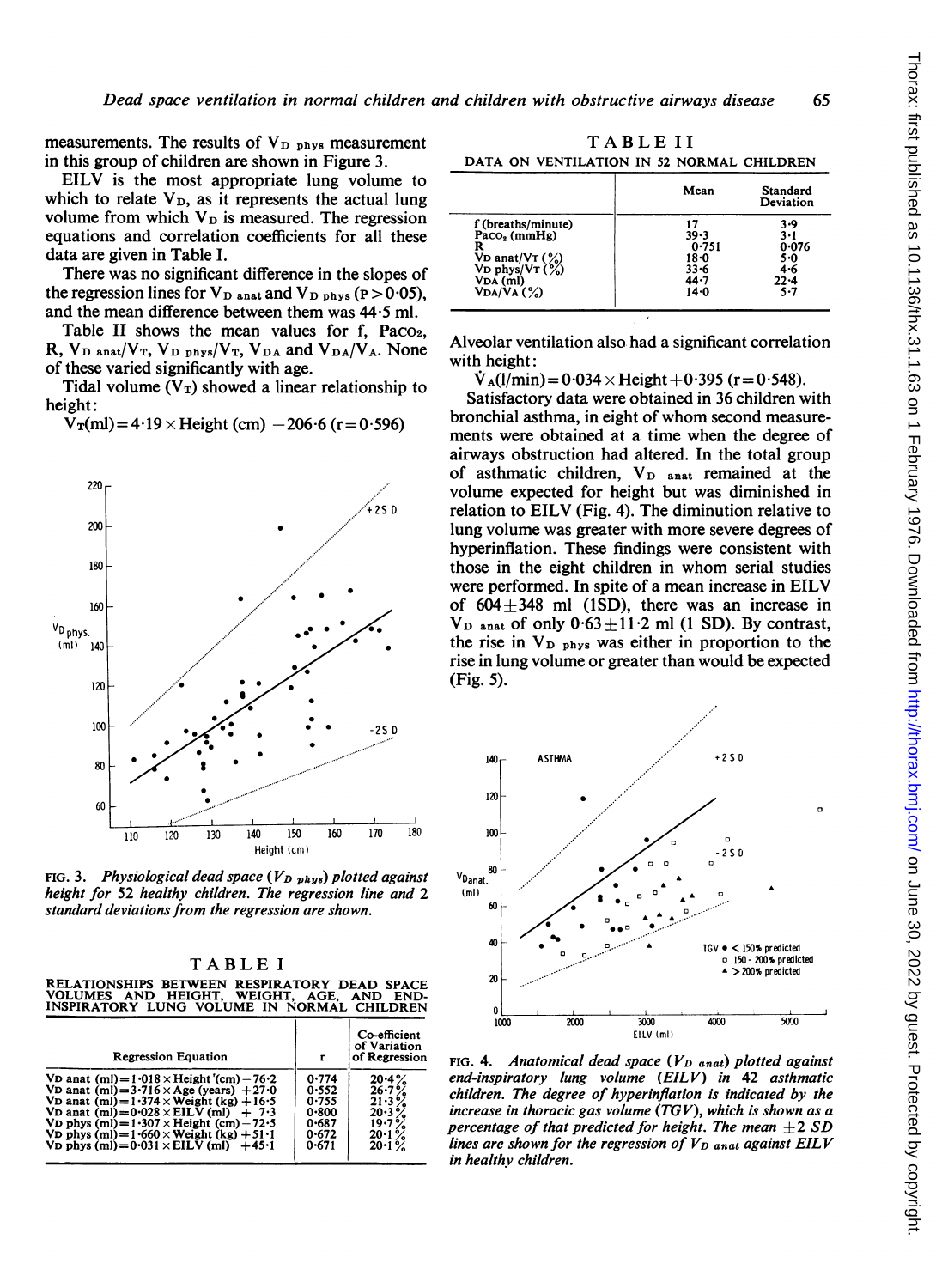

FIG. 5. Physiological dead space ( $V_{D\;phys}$ ) plotted against end-inspiratory lung volume (EILV) in 42 asthmatic children. The degree of hyperinflation is indicated by the increase in thoracic gas volume (TGV), which is shown as a percentage of that predicted for height. The mean  $\pm 2$  SD lines are shown for the regression of  $V_{D}$   $_{phys}$  against EILV in healthy children.

The results of  $V_D$  measurement in 28 children with cystic fibrosis are shown in Figures 6 and 7. The relative decrease in  $V_{D}$  anat with increase in EILV was less apparent, but most values did lie in the lower half of the normal range. There were large increases in  $V_{\text{D} \text{phys}}$  with increasing severity of disease as indicated by increase in lung volume.

#### DISCUSSION

It has been shown that the respiratory dead space measured by relating expired gas concentration changes to expired volume ( $V<sub>D</sub>$  anat) is the same for all respiratory gases (Bartels et al., 1954). It is, therefore, reasonable to compare the values of V<sub>D</sub> anat obtained in the present study with earlier data using the original nitrogen technique (Fowler, 1948). The only data available over a similar age range are from studies by Hart et al. (1963) and Beaudry et al. (1967). These results are shown in Figure 8. The data on adult males from Fowler (1948) are also shown for comparison. The results from other studies tend to fall between the regressions for the two different measurements of  $V_D$  in the present study. An apparent decrease in  $V_D$  anat can occur with breathholding (Bartels et al., 1954; Shepard, Campbell,



FIG. 6. Anatomical dead space  $(V_{D \text{ and }})$  plotted against: end-inspiratory lung volume (EILV) in 28 children with cystic fibrosis. The degree of hyperinflation is indicated by the increase in thoracic gas volume (TGV), which is shown as a percentage of that predicted for height. The mean  $\pm 2$  SD lines are shown for the regression of  $V_{D}$  anat against $\S$ EILV in healthy children.



FIG. 7. Physiological dead space ( $V_{D\;phys}$ ) plotted agains $t_1$ end-inspiratory lung volume (EILV) in 28 children with cystic fibrosis. The degree of hyperinflation is indicated by  $\vec{b}$ the increase in thoracic gas volume (TGV), which is shown as a percentage of that predicted for height. The mean  $\pm 2$  SD lines are shown for the regression of  $V_{D}$  <sub>phys</sub> agains $E$ EILV in healthy children.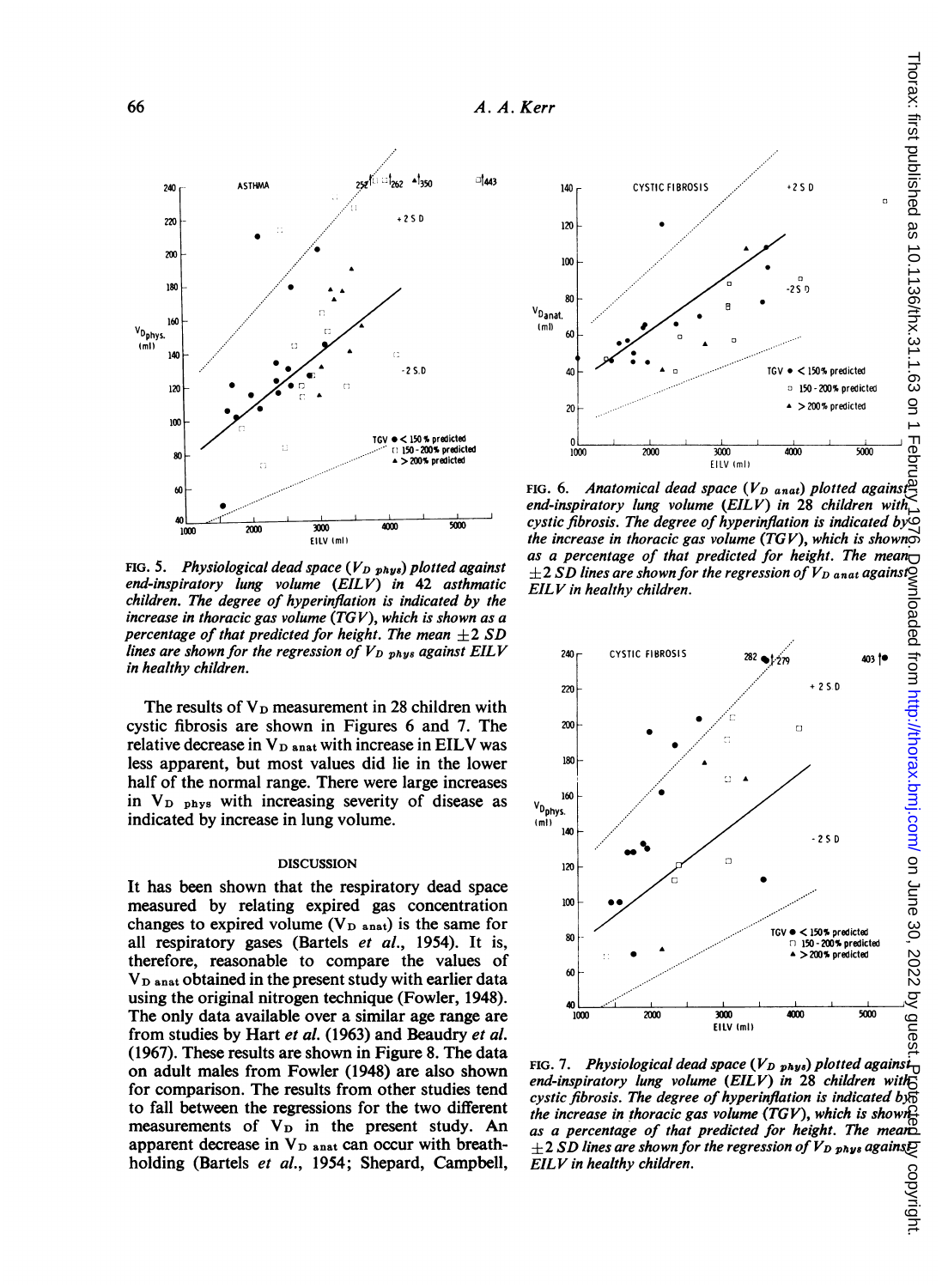

FIG. 8. Comparison of dead space  $(V_D)$  measurement in healthy subjects. The values from Fowler (1948) are the mean and  $2$  SD for 45 adult males using the  $N_2$  single breath method. The other data are from Beaudry et al. (1967), using the Bohr equation in children, and from Hart et al. (1963), using the  $N_2$  single breath method in children and adults.

Martin, and Enns, 1957). Alternatively, increasing the breathing frequency may cause an apparent increase in  $V_{\text{D} \text{anat}}$ , and a real increase in  $V_{\text{D} \text{anat}}$ occurs with increased lung volume (Shepard et al., 1957; Lifshay, Fast, and Glazier, 1971). From the data available, none of these factors appears to contribute significantly to the variation in  $V_D$  results between the present study and earlier work.

It is accepted in adults that  $V_D$  anat and  $V_D$  phys are virtually identical in normal lungs (Comroe et al., 1962). That a similar relationship holds for children has been assumed (Polgar and Promadhat, 1971), but no direct measurement of both types of dead space in the same children has previously been made. The present study shows a mean difference of 44\*5 ml between the regression lines for  $V_{\text{D anat}}$  and  $V_{\text{D phys}}$ . This difference  $(V_{D-A})$  remains constant with age, and it might be expected to become a smaller proportion of  $V_A$  in older children. This does not appear to be so.  $V_{D A}/V_{A}$  shows no correlation with age, height or lung volume, presumably because there is a wide variation in  $V_{\text{D A}}$  measurement.

The use of 6 mmHg as the  $a-\bar{v}$  difference for Pco<sub>2</sub> has recently been questioned by McEvoy, Jones, and Campbell (1974). They found that <sup>10</sup> mmHg was <sup>a</sup> more appropriate figure in adults with normal  $P_{CO_2}$ and when the blood was fully oxygenated. The Collier method for rebreathing  $P_{CO_2}$ , as used in the present study, uses a mixture of  $CO<sub>2</sub>$  in air. At equilibration the  $O_2$  content of the bag was about 16% so that Hb would not be fully saturated. In these circumstances the Pco<sub>2</sub> would be lower than if it were saturated, provided the  $CO<sub>2</sub>$  content remains constant. Accordingly, the  $a-\bar{v}$  difference for Pco<sub>2</sub> would be expected to be lower in the present study than in the work of McEvoy et al. (1974). This is borne out by the fact that the range of  $Paco<sub>2</sub>$  in these normal children, as estimated by the rebreathing method, is the same as is generally accepted for direct measurement. However, in children with airways obstruction, the  $a-\bar{v}$ difference may have been greater than <sup>6</sup> mmHg and, if so, this would result in an overestimate in estimated Paco<sub>2</sub> and  $V_{\text{D phys}}$  in this group.

The ratio of wasted ventilation to tidal volume  $(V_D_{\text{phys}}/V_T)$  has been cited as a useful index in intensive respiratory management (Downes, Fulgencio, and Raphaely, 1972) and as a sensitive index of early changes with disease, especially during exercise challenge (Levine et al., 1970). A normal value of  $30\%$  is usually quoted for this ratio (Polgar and Promadhat, 1971). The values obtained in the present study show a wide range, which is comparable to data reported in studies on normal infants, older children, and adults (Table III).

Recently, Harris et al. (1973) pointed out the inapplicability of relating  $V_D$  phys to  $V_T$  only. In their study in adults, they defined a multiple regression of  $V_D$  on age, height,  $V_T$  and the reciprocal of respiratory frequency which gave the best prediction of  $V_{D.phys.}$ In the present study a similarly improved correlation was obtained by using simple regressions of  $V_{\text{D} \text{phys}}$ on height, weight, and lung volume (EILV) rather than the ratio of  $V_{\text{D} \text{phys}}$  to  $V_{\text{T}}$ .

There is a significant correlation between  $V_T$  and height, and these data agree with those of Levison et al. (1970). The estimated figures given by Cook and Motoyama (1968) are too low. The alveolar ventilation data  $(\dot{V}_A)$  from this study are significantly higher than the measurements of Levison et al. (1970) and the estimates of Cook and Motoyama (1968). Both  $V_T$  and  $V_A$  are increased if not taken under basal conditions, and this probably accounts for the discrepancies. The normal values for the respiratory quotient (R, Table II) indicate that this increase in ventilation was appropriate to the increase in oxygen consumption above the basal state.

The changes in  $V_D$  with disease are of considerable interest. It is well established that  $V_{\text{D} \text{ phys}}$  is increased in both asthma and cystic fibrosis (Downes et al., 1972). Comparison of Figs. 5 and 7 shows that in cystic fibrosis the  $V_{\text{D} \text{phys}}$  increase is less dependent on the degree of hyperinflation (as shown by the rise in EILV) than it is in asthma. This is presumably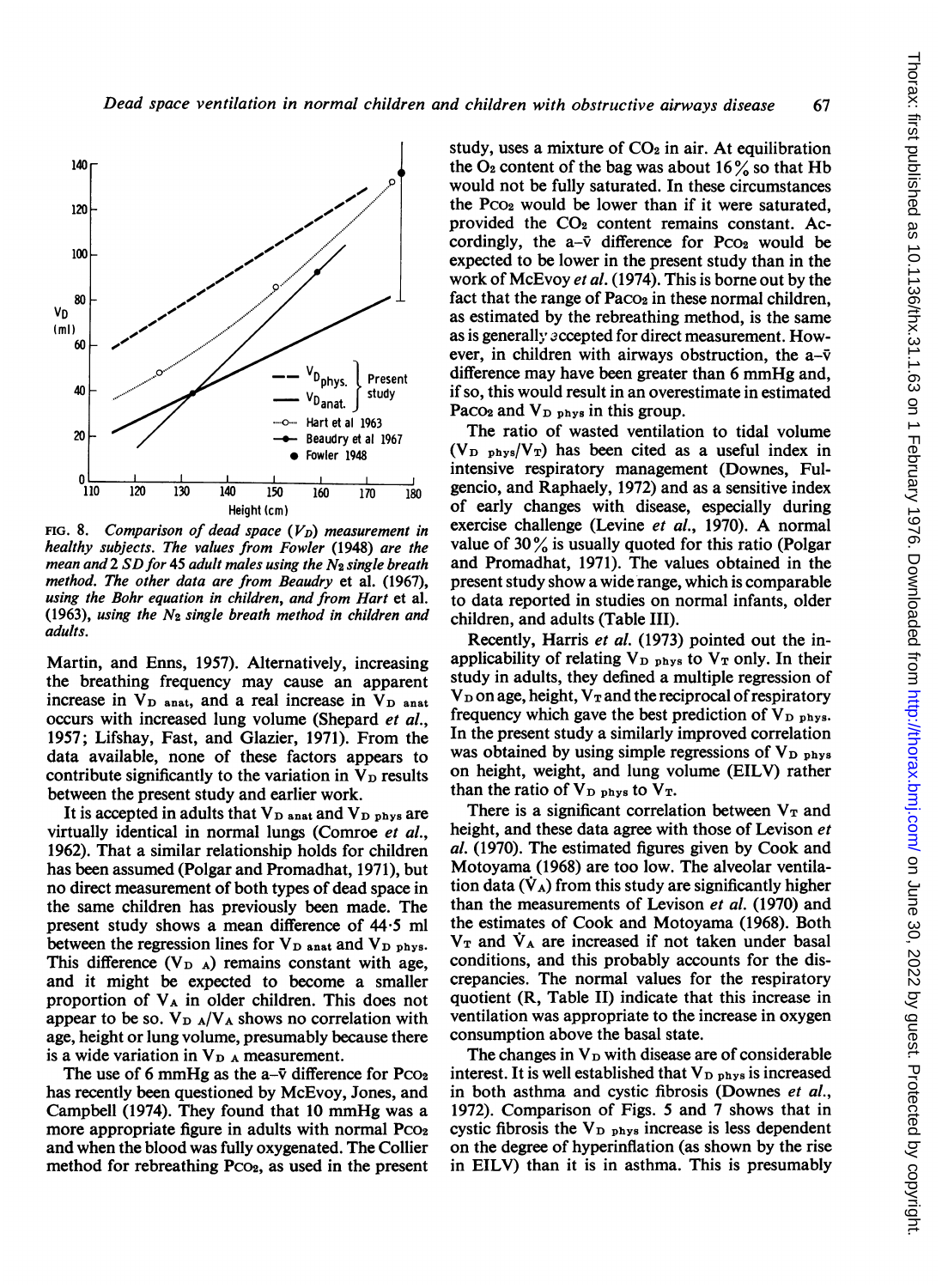# A. A. Kerr

## TABLE III

COMPARISON OF VD PhYs/VT IN NORMAL SUBJECTS IN THE SITTING POSITION

| Study                   | Age Range            | Number   | Mean     | <b>Standard Deviation</b> |
|-------------------------|----------------------|----------|----------|---------------------------|
| Mellemgaard (1966)      | $15-40$ years        | 40       | $29 - 1$ | 7.2                       |
| Mellemgaard (1966)      | $40-77$ years        | 40       | $33 - 7$ | 7.1                       |
| <b>Fowler (1948)</b>    | $19-38$ years        | 45       | 25.9     | 7·6                       |
| Raine and Bishop (1963) | $17-40$ years        | 32       | $23 - 8$ | 6.2                       |
| Raine and Bishop (1963) | $40 - 66$ years      | 17       | $26 - 1$ | $6 - 4$                   |
| Present study           | $7-16$ vears         | 52       | $33 - 6$ | 4.6                       |
| Beaudry et al. (1967)   | $11.55$ years (mean) | 18       | 26-1     | 7.3                       |
| Levison et al. $(1970)$ | $7-19$ years         | 42       | 29       | not given                 |
| <b>Strang (1961)</b>    | $0 - 8$ days         | $\Omega$ | 57       |                           |
| Nelson et al. (1962)    | $0-42$ days          | 25       | 25       |                           |
| Cook et al. (1955)      | $0-7$ days           | 16       | 32       | 12                        |

because cystic fibrosis is a patchy disease (Bodian, 1952), and consequently there is a localized increase in the ventilation:perfusion ratio which results in increased  $V_{\text{D} \text{phys}}$ . In asthma, on the other hand, there is more diffuse airways obstruction, resulting in diminished  $\dot{V}_A$  without gross ventilation: perfusion inequality until hyperinflation is severe (TGV more than  $150\%$  predicted, in Fig. 5).

The changes in  $V_{\text{D anat}}$  are different. In asthma, the individual  $V_D$  anat values are all within the normal range for height but are low in relation to EILV. In normal lungs, increased lung volume causes an increase in  $V_D$  anat (Shepard et al., 1957; Lifshay et al., 1971). This did not occur in those patients in whom the increased lung volume was due to airways obstruction. There are two possible explanations for this:

(1) In asthma, narrowing of the small airways produces poor alveolar emptying during expiration. This results in air trapping at alveolar level with increase in the total lung volume. Such an increase in lung volume is not associated with reduced intrapleural pressure and increased radial traction on the large airways, as occurs when a person with normal lung mechanics increases his lung volume. Consequently, the asthmatic with hyperinflated lungs will tend not to have increased large airway volume.

(2) During attacks of asthma, the smooth muscle in the tracheal and bronchial walls also contracts. Olsen, Stevens, and McIlroy (1967) showed in cats that this results in reduced airway wall compliance. This would reduce the effect that breathing at a higher lung volume has on  $V_{\text{D anat}}$  by preventing the expansion of the large airways that normally occurs with increase in lung volume. From the present data it is not apparent which of these factors is the more important.

<sup>I</sup> am very grateful to Dr. D. Hatch for helpful advice during the course of these studies.

The work was supported by a grant from the Medical Research Council.

#### REFERENCES

- Bartels, J., Severinghaus, J. W., Forster, R. E., Briscoe, W. A., and Bates, D. V. (1954). The respiratory dead $\Box$ space measured by single breath analysis of oxygen, $\overline{S}$ carbon dioxide, nitrogen or helium. Journal of<br>Clinical Investigation, 33, 41. Clinical Investigation, 33, 41.
- Beaudry, P. H., Wise, M. B., and Seely, J. E. (1967). Respiratory gas exchange at rest and during exercise in normal and asthmatic children. American Revieword of Respiratory Disease, 95, 248.
- Bodian, M., Ed. (1952). Fibrocystic Disease of the Pancreas Heinemann, London.
- Collier, C. R. (1956). Determination of mixed venous<br>CO<sub>2</sub> tensions by rebreathing. Journal of Applied<br>Physiology, 9, 25.
- Comroe, J. H., Jr., Forster, R. E., II, DuBois, A. B., Briscoe, W. A., and Carlsen, E. (1962). The Lung: Clinical Physiology and Pulmonary Function Tests, 2nd edition. Year Book Medical Publishers, Chicago.
- Cook, C. D., Cherry, R. B., O'Brien, D., Karlberg, P., and Smith, C. A. (1955). Studies of respiratory physiology in the newborn infant. I. Observations on normal premature and full-term infants. Journal of  $\Theta$ Clinical Investigations, 34, 975.
- and Motoyama, E. K. (1968). Respiratory physiology in infants and children. In Anesthesia for Infants and *Children*, edited by R. M. Smith, 3rd edition, p. 32. C. V. Mosby, St. Louis.
- Downes, J. J., Fulgencio, T., and Raphaely, R. C. (1972). Acute respiratory failure in infants and children. Pediatric Clinics of North America, 19, 423.
- Dubois, A. B., Botelho, S. Y., Bedell, G. N., Marshall, R., and Comroe, J. H., Jr. (1956). A rapid plethysmographic method for measuring thoracic gas volume  $\sim$ a comparison with a nitrogen washout method for measuring functional residual capacity in normal subjects. Journal of Clinical Investigation, 35, 322.
- Fowler, W. S. (1948). Lung function studies. II. The respiratory dead space. American Journal of Physiology, **154**, 405.
- Harris, E. A., Hunter, M. E., Seelye, E. R., Vedder, M., ris, E. A., Hunter, M. E., Seelye, E. R., Vedder, M. and winner<br>physiological dead-space in resting normal subjects.<br>Clinical Science and Molecular Medicine, 45, 375. Clinical Science and Molecular Medicine, 45, 375.
- Hart, M. C., Orzalesi, M. M., and Cook, C. D. (1963). Relation between anatomic respiratory dead space<br>and body size and lung volume. Journal of Applied Physiology, 18, 519.